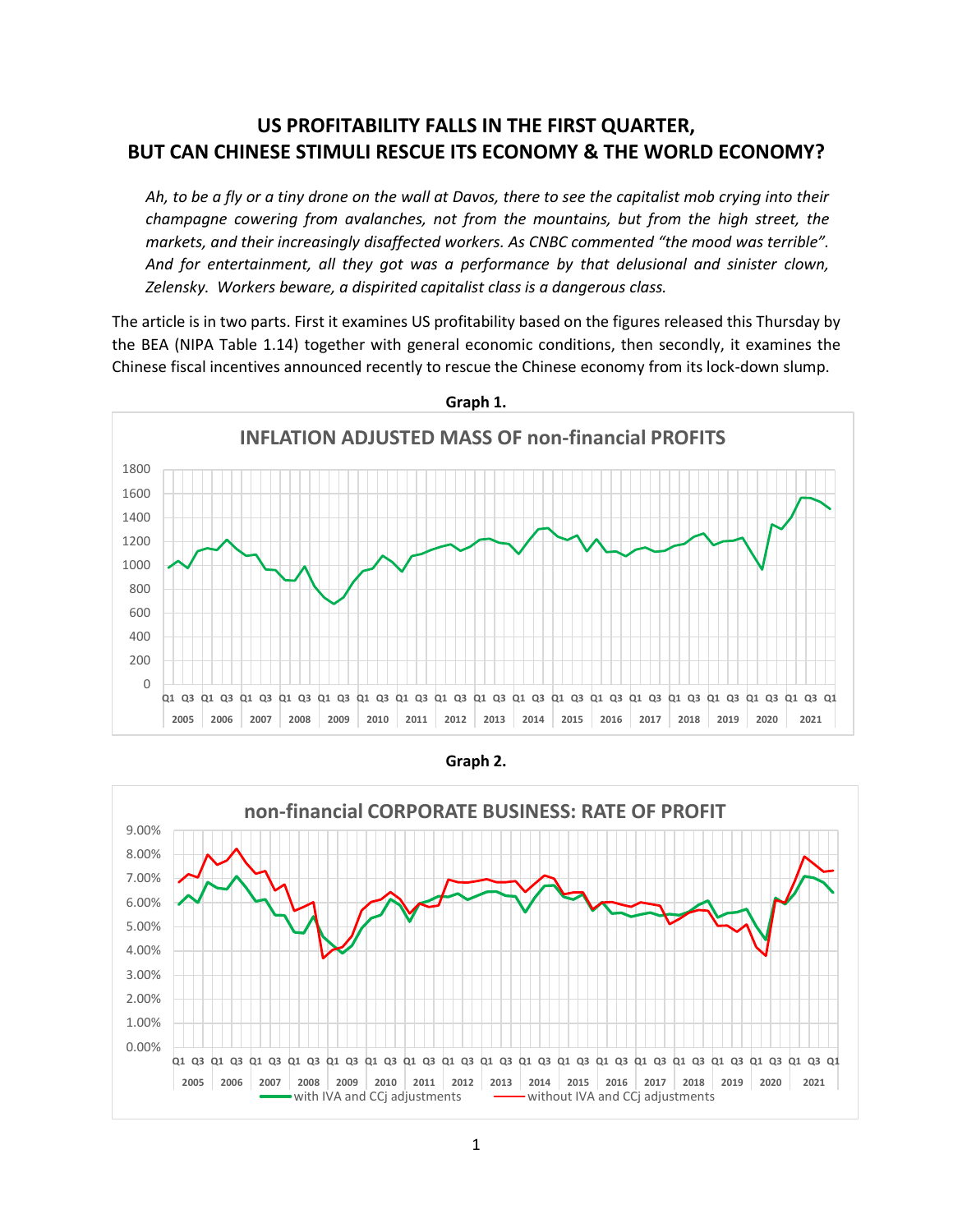| Graph | ۰. |
|-------|----|
|-------|----|



All the data refers to non-financial corporates. I normally use line 37 for pre-tax rate of profits in Table 1.14 (attached) as they are unadjusted and therefore closer in conformity to net value added. However in this case I have used line 27 which includes CCadj and IVA adjustments (capital consumption and inventory adjustments). Because of inflation it has created a number of specific and short-term anomalies with regard to the adjustments. I have also dispensed with adjusting for subsidies as they have now worked their way out of the system.

However, in Graph 2 for the purposes of continuity, there are two rates of profit, with, and without adjustments for IVA and CCadj. As always the denominator in the rate of profit includes both fixed and circulating capital. To estimate fixed capital for which no figures exist for 2021 and Q1 2022, I used NIPA Table 5.1 (attached) which enables net investment to be calculated per quarter which was then added to the base year of 2020. This method tends to be 98% accurate, so the rate of profit is real. The evidence shows a fall in profitability since Q1 2021, and given all the indicators, this fall will accelerate in Q2.

I expected the mass of deflated profits to have fallen more than the figures in Table 1.14 suggest. One reason propping up profits has been the surge in profits from the energy sector (oil, gas and refining) As this analysis from [CSIMarket](https://csimarket.com/Industry/industry_Profitability_Ratios.php?sp5) shows, the operating margins for this sector in Q1 was double that of the S&P as a whole at 34.4% for the oil and gas industry versus 17.73% for the S&P500.

What stood out in this report by CSIMarket is the comment that the "*[S&P 500](https://csimarket.com/Industry/industry_Profitability_Ratios.php?sp5) experienced contraction in Gross Profit by -5.89 % and Revenue by -2.79 %,..*." On the other hand the BEA in its Table 1.14 finds a quarterly fall in total corporate profits of only 2% (row 18). This is unusual because profits for the largest corporations tends to outstrip the smaller corporations. It seems to corroborate my view that the BEA has overstated profits.

I anticipated that there would be a time when falling demand would collide with rising cost prices crushing margins and elevating stocks. That time has come, and it is escalating. The slang for this event is the bullwhip which whips from low to high. The next two graphs illustrate this. They show that stocks at major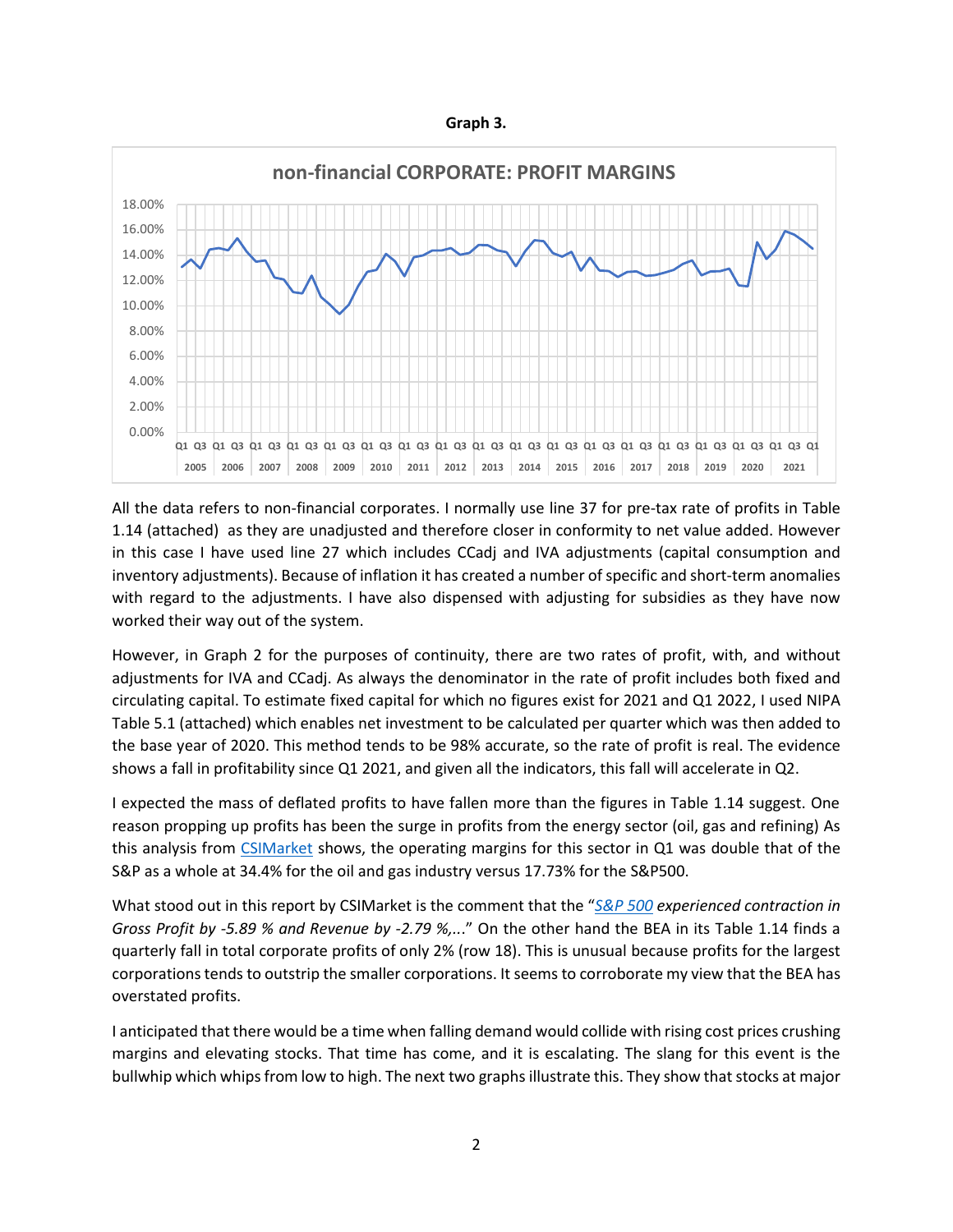retailers have soared because they were ordered, in anticipation of a higher volume of sales, not a lower volume. The release of advance wholesale inventories on Friday confirms the inventory build.

**Graph 4.**





<sup>(</sup>data analysed by Michigan State University)

Here is the latest comment from [FreightWaves](https://www.freightwaves.com/news/a-major-cause-of-inflation-may-have-peaked-thats-good-news-for-consumers-but-bad-news-for-trucking-companies) . *"The best explanation would be that the decline in trucking spot rates was very quick and caught almost everyone by surprise. We entered 2022 with bullish expectations about the economy and shippers experiencing the highest level of supply chain disorder in history. Few expected the economy to slow and even fewer anticipated that freight capacity would ease so quickly. "With logistics representing 12% of the global economy, the cost of freight has an outsized*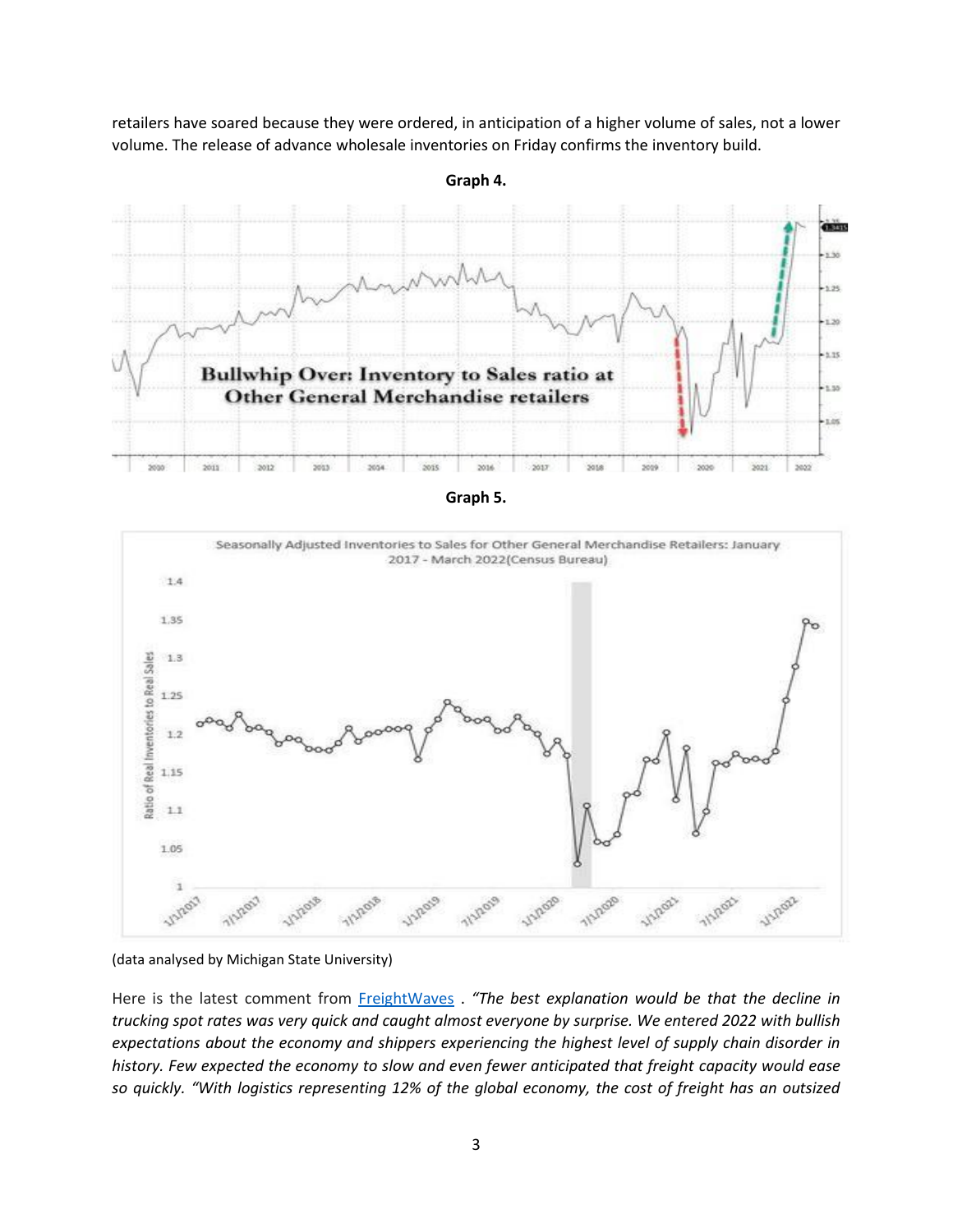*impact on inflation."* Clearly hauliers are finding the going tough as the volume of demand for goods in the US falls to below 2019 levels but costs such as diesel remain elevated.

The container in the room of course is the lockdowns in China. In every way this lockdown has happened at the best of times for the overstocked US economy. It has allowed the system to clear the backlogs in both shipping and freighting. The backlog in ships in US ports is down and the lockdowns have so far not caused bottle necks in China as Graph 7 shows.







Of course the question arises what will happen at the end of June when Chinese Industry is fully re-opened and supply increases. It is this perspective which is exercising those in logistics. However, given that the world economy is now in recession, that issue may not materialise.

**Graph 7.**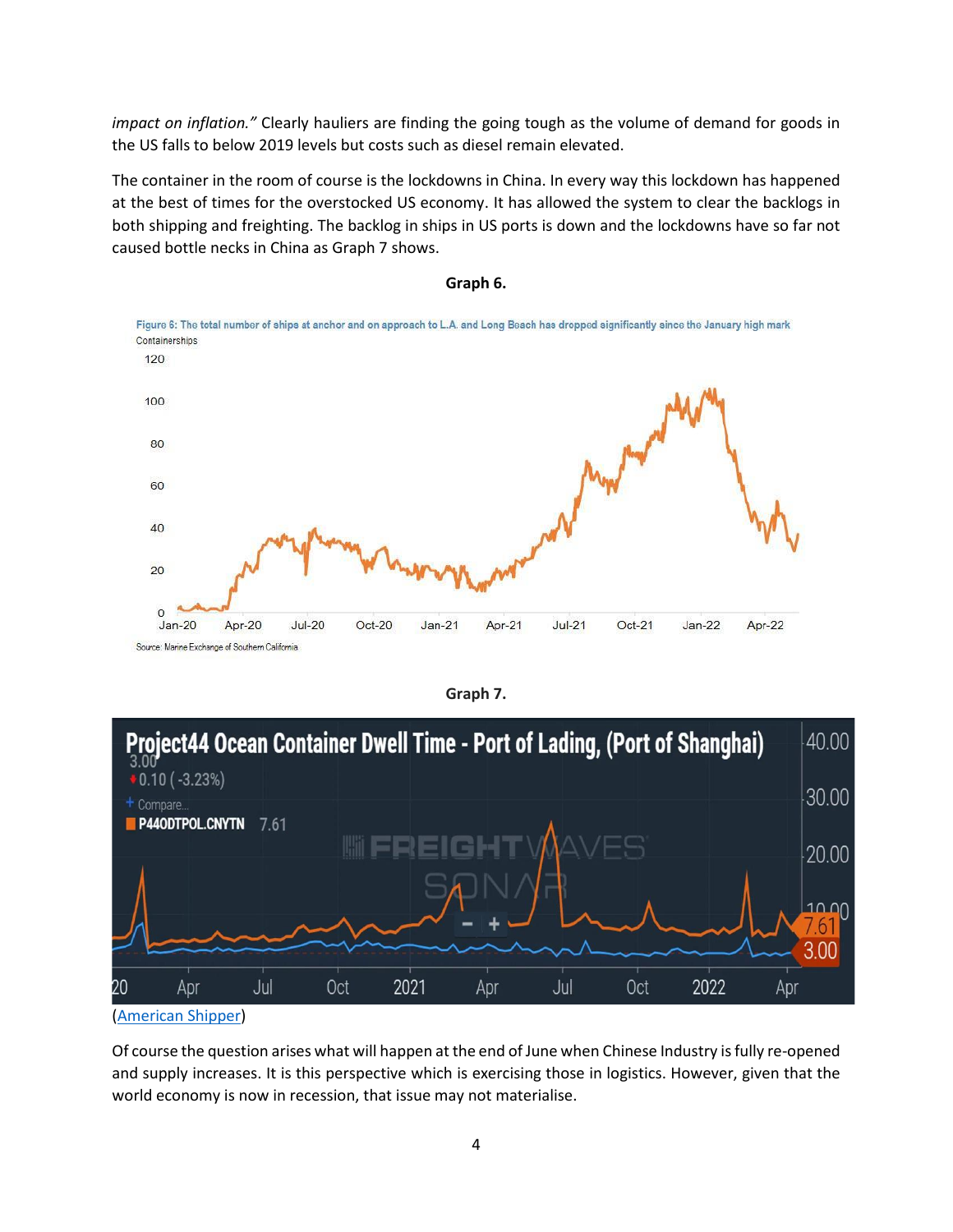Turning to the level of US demand. While the overpaid economists continue to talk up household savings and the resilient consumer. This applies to the top 1% only. Analysing the recent retail reports from the likes of Nordstrom, Gucci, Rolex, Rolls Royce and more expensive homes, sales have hardly fallen despite Bloomberg reporting that the paper-wealth of the world's 500 richest people has dropped by \$1.6 trillion since its November peak. In addition, since the beginning of this year, total losses in the market casinos within the USA amounts to nearly \$20 trillion. JPMorgan economists led by Michael Feroli wrote in a note last Friday that the wealth shock caused by stock market losses is set to drag on growth this year. I am not convinced. We need a Black Friday or Black Monday, a real crash, before this extravagant waste of society's labour time is brought to an end. (This is a slight revision to my earlier prognosis modified by the latest sales releases by luxury goods manufacturers.)

Though mortgage rates have retreated as the 10-year yield has reversed, the impact on the housing market remains severe. New home sales fell by 16.6% from March, itself revised down by 8%. All the falls were in lower priced homes which raised the median price of homes sold. Pending home sales fell by 3.9%. Both sets of falls were outside the range predicted by forecasters compiled by Econoday. In addition the supply of new homes reached levels last seen in 2008, and regarding existing homes, which are still in short supply, realtors report a sudden surge of homes brought to market as sellers fear an imminent price crash.

One thing is certain, that under these housing conditions, any benefit to consumer demand from refinancing mortgages will be wiped out as the graph below shows. It relates to what portion of refinanced loans which is spent on consumption. Applications for Refinancing Mortgages now under half the level they were a year ago.

#### **Graph 8.**

## **Imminent Collapse?**

US spending boosted by home equity loans is likely to come to a halt ✔ "Cash-out" refinancing share



Source: FHFA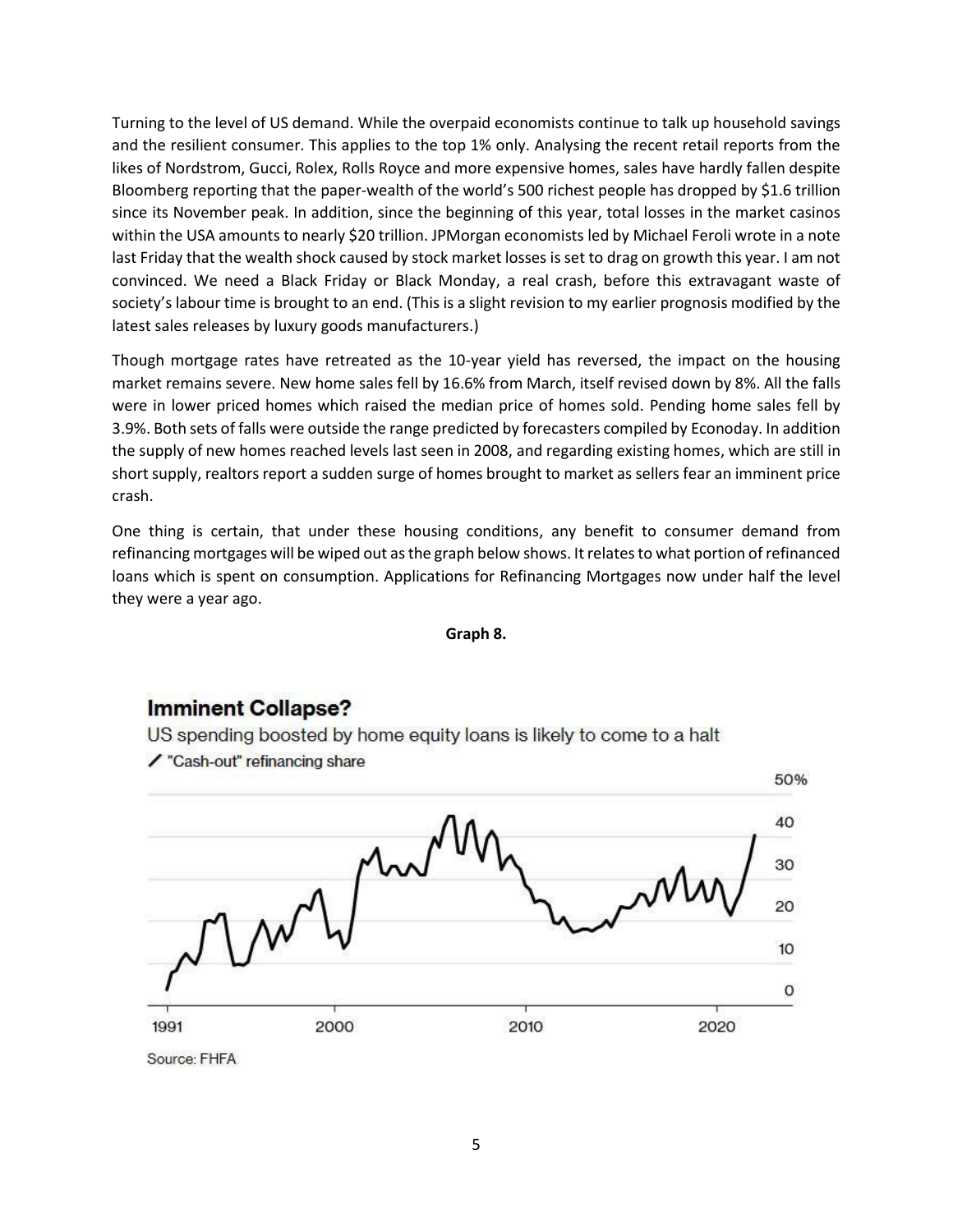Conditions in the bond market with the exception of high yield bonds have stabilised as inflation expectations and with-it FED rate rises have moderated. Leveraged finance markets remain nearly frozen. Only two junk bonds were priced in May and there are no further deals in the pipeline. (Bloomberg)

On Friday the personal consumption expenditures were announced. No surprises. Of course the personal consumption data is inflated nonsense, and this is revealed by the ridiculous collapse in the savings rate. (See NIPA Table 2.1 for the woeful tale of savings.) Why do I focus on the savings rate? Because it is the balancing item in the T accounts which make up the National Accounts. It is not a real number. Mess with the consumption figures and it ends up making a mockery of the savings rate.

This week the stock markets will have broken an eight-week run of falls for the Dow Jones and seven weeks for the Nasdaq and S&P500. We are now in the eye of the storm. Things are bound to quieten down for the next few weeks because the triggers - price and interest rate rises - will be dampened. But this will be temporary and only last until such time the markets cotton on to the fact that the reasons for this dampening, are not positive but negative, the result of an imploding economy.

## **The outlook for China.**

On Wednesday Premier Li spoke to thousands of high ranking officials to discuss the state of the economy and a path back to recovery. " *[China's economy](https://www.gulf-times.com/story/717888/China-s-economy-worse-off-in-some-ways-than-2020-P) is in some respects faring worse than in 2020 when the pandemic first emerged, Premier Li Keqiang said, urging efforts to reduce a soaring unemployment rate. "Economic indicators in China have fallen significantly, and difficulties in some aspects and to a certain extent are greater than when the epidemic hit us severely in 2020," Li said on Wednesday following a meeting with local officials, state-owned companies and financial firms to discuss how to stabilise the economy."* The Financial Times reviewing the speech in its Thursday's edition added in further comments by Li. He said that China must grow its economy in the  $2^{nd}$  quarter. The use of the word must rather than can is indicative of a view that China will join the rest of the world in recession in the 2<sup>nd</sup> Quarter. He also noted the corporate liquidities had risen by 30% in the year to April and most importantly, that the unemployment rate for the youth had reached a historic high of 18.2% and 6.1% for workers generally.

The \$5.3 billion stimulus package, which incidentally is bigger than the total \$5.1 trillion provided by the Biden and Trump administrations is still less than the stimulus unleashed in 2008 according to [BNN](https://www.bnnbloomberg.ca/china-s-stimulus-tops-5-trillion-as-covid-zero-batters-economy-1.1768307)  [Bloomberg.](https://www.bnnbloomberg.ca/china-s-stimulus-tops-5-trillion-as-covid-zero-batters-economy-1.1768307) "*Whatever China puts up in support this year, it's still dwarfed by the massive stimulus plan that helped the economy return to its high-growth trajectory after the Global Financial Crisis in 2008. 'There are more challenges to shore up growth now than it was in 2008,' Qu said, adding that interest rate levels at that time were high, allowing the PBOC to unleash greater stimulus. Investing was also more attractive, as the economy was growing at a faster pace. The rest of the world was ramping up stimulus to shore up the global economy, too. It's increasingly been making use of its relending program, which provides cheap loans to commercial banks for targeted lending to small businesses and other areas designated as in need of relief."* As we shall see, while the 2008 stimuli were multi-year, it is actually debatable whether the 2022 stimuli are smaller, both relatively and absolutely, than the one in 2008 itself.

We should remember that in 2008 China's GDP was just under 32 trillion CHY and in the first quarter of 2022 it was 3.4 times larger at CHY 114 trillion. In terms of global GDP it rose from under 8% in 2008 to a projected 19% in 2022. Thus any stimuli that China embarks on will have a relatively larger impact on the world economy. However it is unlikely that China now has the firepower it had compared to 2008. Debt is elevated and profitability depressed. In addition whereas the period of 2008 was deflationary, now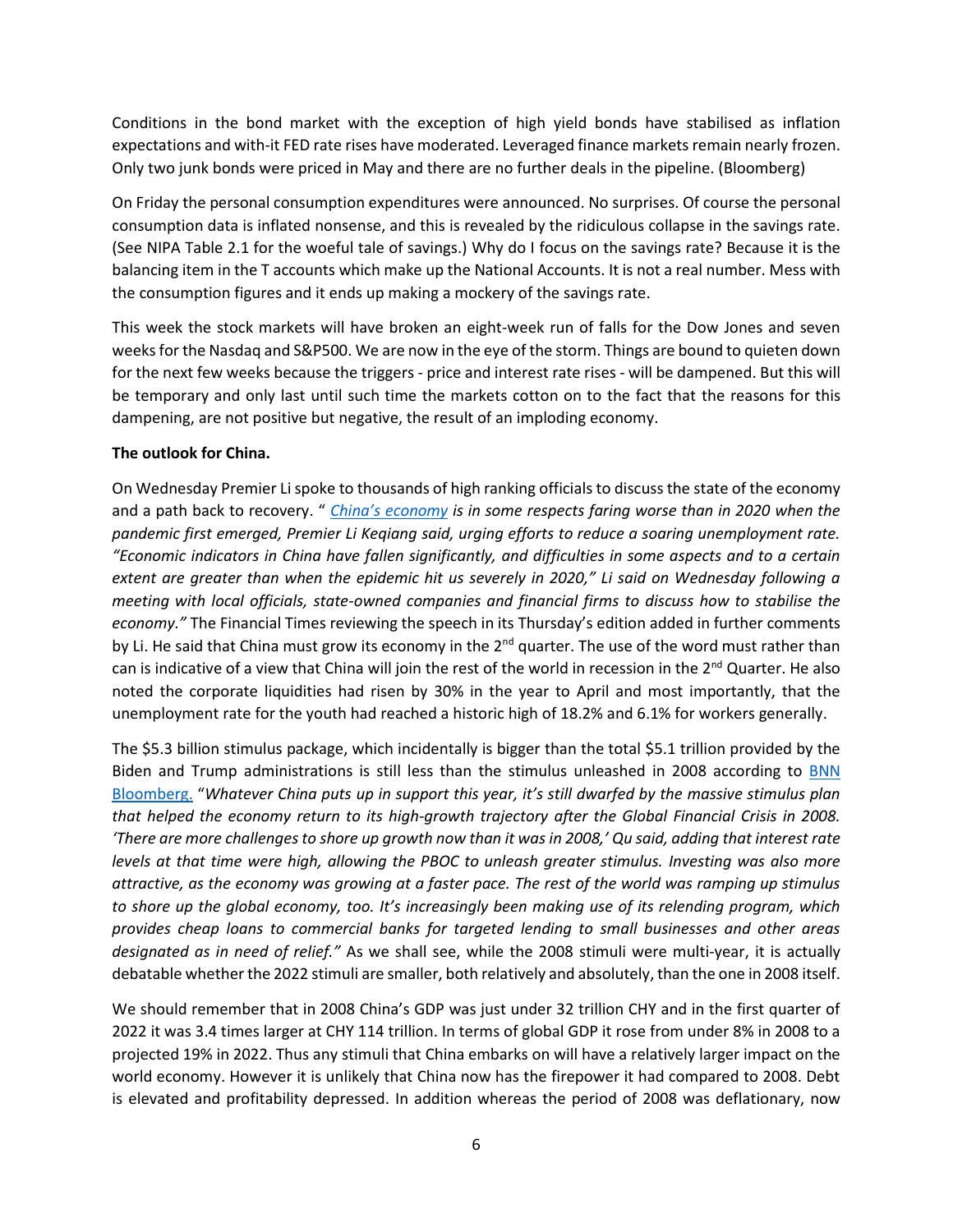inflation has escalated and any substantial surge in fiscal funds could fuel price rises. It could reverse the fall in the Producer Price Index caused by the lockdowns and fall in demand. (See Graph 11)



The following graph compares this spending to 2020.



# **A \$5.3 Trillion Boost**

Beijing is pumping more into the economy than 2021, but less than 2020



Source: People's Bank of China, Ministry of Finance, government work reports, Bloomberg estimates Note: The budget spend for 2022 is a target figure.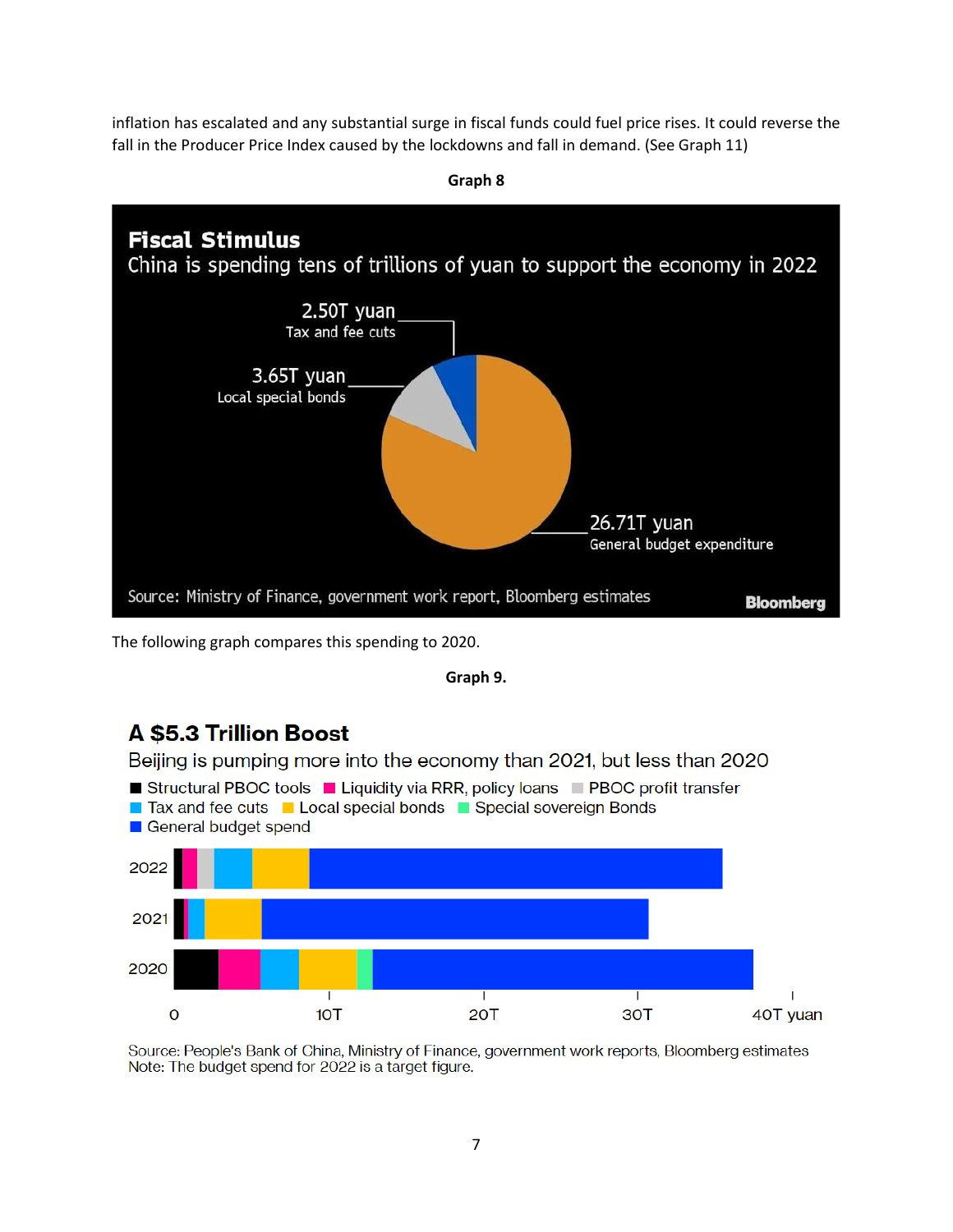The final graph in this series compares Graph 9 to the monies spend in 2008 & 2009. It shows augmented spending increasing by 8% in the 2009 peak to a total of 14%. However, the CHY >30 trillion boost proposed this year amounts to 26% of GDP, considerably higher. What was different about 2008, was the investment boom which endured to 2013, and which saw investment increase by 50% year on year. It was this deluge of investment which dragged the global economy out of its 2008 rut propelling China to first place amongst the world's industrial nations.

#### **Graph 10.**

**Augmented Net Borrowing and Fiscal Deficit** 



#### **IMF staff estimates**

#### ([China's Augmented Fiscal Deficit](https://www.sr-sv.com/estimating-chinas-augmented-fiscal-debt-and-deficit/))



#### **Graph 11. (Chinese Producer Prices)**

Moody's [Analytics](https://www.economy.com/china/producer-price-index-ppi)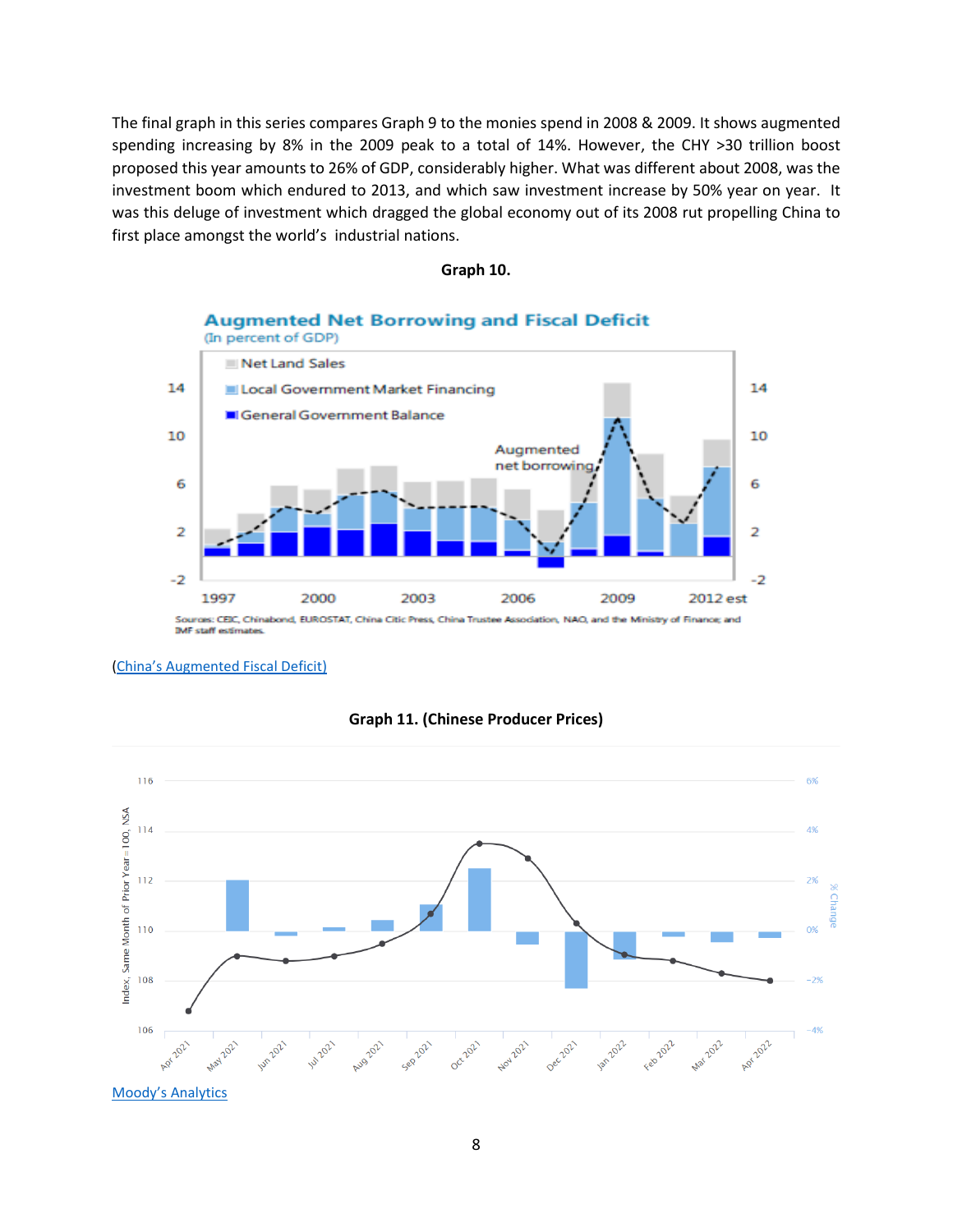Even before the pandemic, the fall in industrial investment and taxation from land sales was causing the Chinese State to become more interventionist as Graph 12 below shows. It has maintained its spending only by growing its deficit. What Covid has meant is an intensification of this trend. This is in contrast to the US where despite Biden's pious pledges, government spending is actually falling in real terms adding to the drag on the US economy. The US budget deficit is currently forecast to fall to \$ \$1.036 trillion or under 4% of nominal GDP against a current inflation rate of 6.8% this quarter based on the GDP deflator.



**Graph 12.**

\*\*) Does not include state funds or off-budget spending

It should also be added that China's containment methods against the virus is very costly, particularly its testing regime. "*[Regular mass testing](https://uk.finance.yahoo.com/news/china-faces-bigger-deficit-covid-053833832.html) of much of the nation's 1.4 billion people could cost 1.8% of gross domestic product and take money away from other government expenditure in areas such as infrastructure, Nomura economists led by Lu Ting wrote in a recent report.".* In fact local governments have pleaded for extra funds to meet these obligations saying they are spending funds earmarked for areas such as poverty reduction and social housing.

The [South China Morning Post](https://www.scmp.com/business/china-business/article/3178769/coronavirus-shanghai-expand-app-tracking-guard-against) expects the opening of Shanghai by June 1. It is too early to say whether or not the economy must not contract in Q2. As Li went on to say: *"One good thing is that we refrained from excessive money supply and mass stimulus in the past few years, and we still have policy tools in reserve."* And while interest rate manipulation is not as frictionless as in 2008, the higher rates of interest prevailing in China still afford a degree of flexibility unlike in the USA for example. As a result the PCB recently cut key interest rates in contrast to Central Banks in the other major economies.. "*China's banks lowered the five-year loan prime rate (LPR), which is tied to the mortgage rate, by a record 15 bps on Friday, triple the amount that economists had forecast. It was the second policy move in a week that was aimed at propping up the ailing property market, after the People's Bank of China cut the floor of the mortgage rate a week earlier."*

What can be said is that while the original lockdowns worked against the less contagious but more lethal Alpha Strain, it is unlikely that it will work against the more transmissible Omicron variant with its even more contagious sub-variants. Given the tensions that exist within the Chinese leadership over the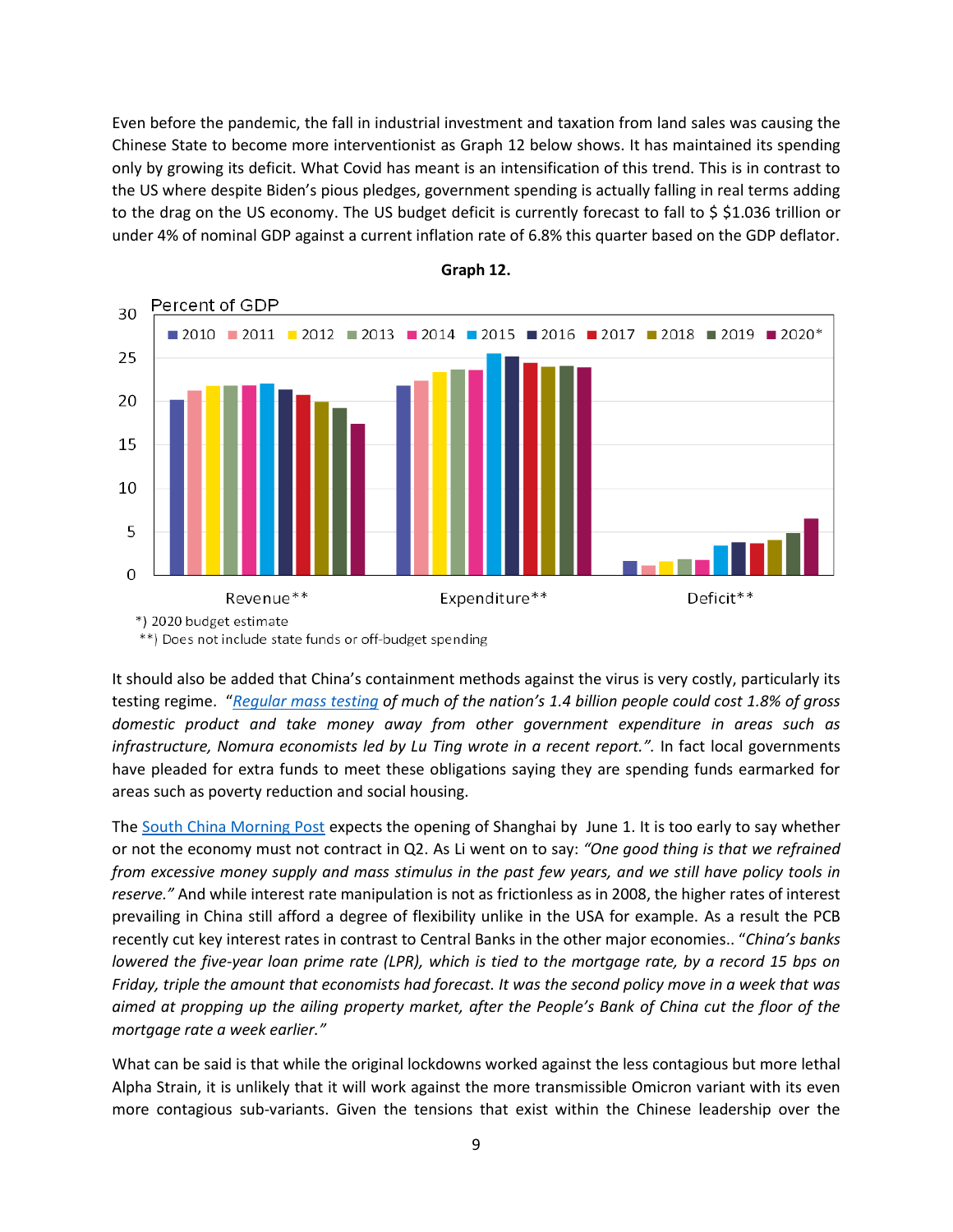severity of the lockdown and given the growing animosity to these lockdowns especially by the youth, it is unlikely they can and will be repeated.

Will the stimuli unleashed by the Chinese state be sufficient? Time will tell. Will more be added? Time will tell. What is evident, is that while the Chinese economy is now much larger than in 2008, compared to its youth then, it is now arthritic. The reserves found in 2008 are now exhausted by debt and low profitability.

### **Ukraine.**

The Ukrainian military front in Donetsk and Luhansk is collapsing. Within two weeks all the Ukrainian troops are likely to have been driven back over the borders of Luhansk and Donetsk, that is if they have not deserted before then. Even the self-styled governor of Donetsk, ruler over nothing, *Serhi[y Haidai](https://www.msn.com/en-gb/news/world/russian-forces-have-upper-hand-in-donbas-fighting-ukrainian-officials-say/ar-AAXKT4q?ocid=msedgdhp&pc=U531&cvid=3eb089b390894f84820c6a2572ff99c9)* has admitted as much.

The Russian military have taken advantage of Zelensky's doctrine of total defense and his instruction that no part of the region is to be abandoned. As a result the Russian forces attack here then there, forcing the Ukrainian to constantly redeploy, which means they have to leave their fortifications and travel overground where they are easy targets for Russian artillery, missiles, and planes. The Ukrainian authorities refuse to release estimates for their dead and wounded and are now having trouble [suppressing information](https://www.msn.com/en-us/news/world/ukrainian-volunteer-fighters-in-the-east-feel-abandoned/ar-AAXLtNs?ocid=uxbndlbing) from the front, but if Russian statistics are to be believed over 100,000 have been killed, seriously wounded or captured.

What a price to pay for a few thousand western capitalists who were never reconciled to losing out when the USSR collapsed, and who have continuously hankered after the resources and wealth of Russia they felt they were denied. What a killer self-entitlement is. This is why I call them anti-human, not inhuman. Inhuman implies these capitalists, these neo-cons and neo-liberals, are part of the human race. No, a thousand times no, they stand outside the human race, embodying all that is mean, base, and repulsive, all the emotional residues and attitudes which the human race has to shed if it is to free itself from its history.

The pending defeat of the Ukrainian army is going to unleash three inter-connected crises. The first will be a profound political crisis for the Ukrainian government and Zelensky in particular. They have fed their population on lies and myths. When the awful truth hits home, when it can no longer be buried, when the population realizes they have been duped, with 10 million refugees and a broken country, there will be a reckoning. History proves this over and over, and it is unlikely that Zelensky's government can survive.

It may very well not be a Zelensky government that appears at the negotiating table. But there will be political negotiations whether or not NATO allows it. Just as the talk of the Ukrainian army being invincible was tosh, so too is talk of future counter-attacks by a replenished Ukrainian army. The Russians always saw this as a war of limited and expressed goals, something which NATO muddied, but it is likely they will have achieved their immediate goals by mid-year and without too much economic damage to their own economy. The Russian have always expressed a willingness to negotiate and now if they do, the facts on the ground are in their favour.

The second crisis will be in the West, particularly in the EU. Splits are already appearing. After the Ukraine, the country most likely to be most damaged is Germany. Damaged too is the global financial system with the dollar at its core. The Eastern part of Ukraine will be integrated into the Russo-Sino sphere. The Black Sea will be added to the silk route as part of the new global architecture. And if anyone needed reminding